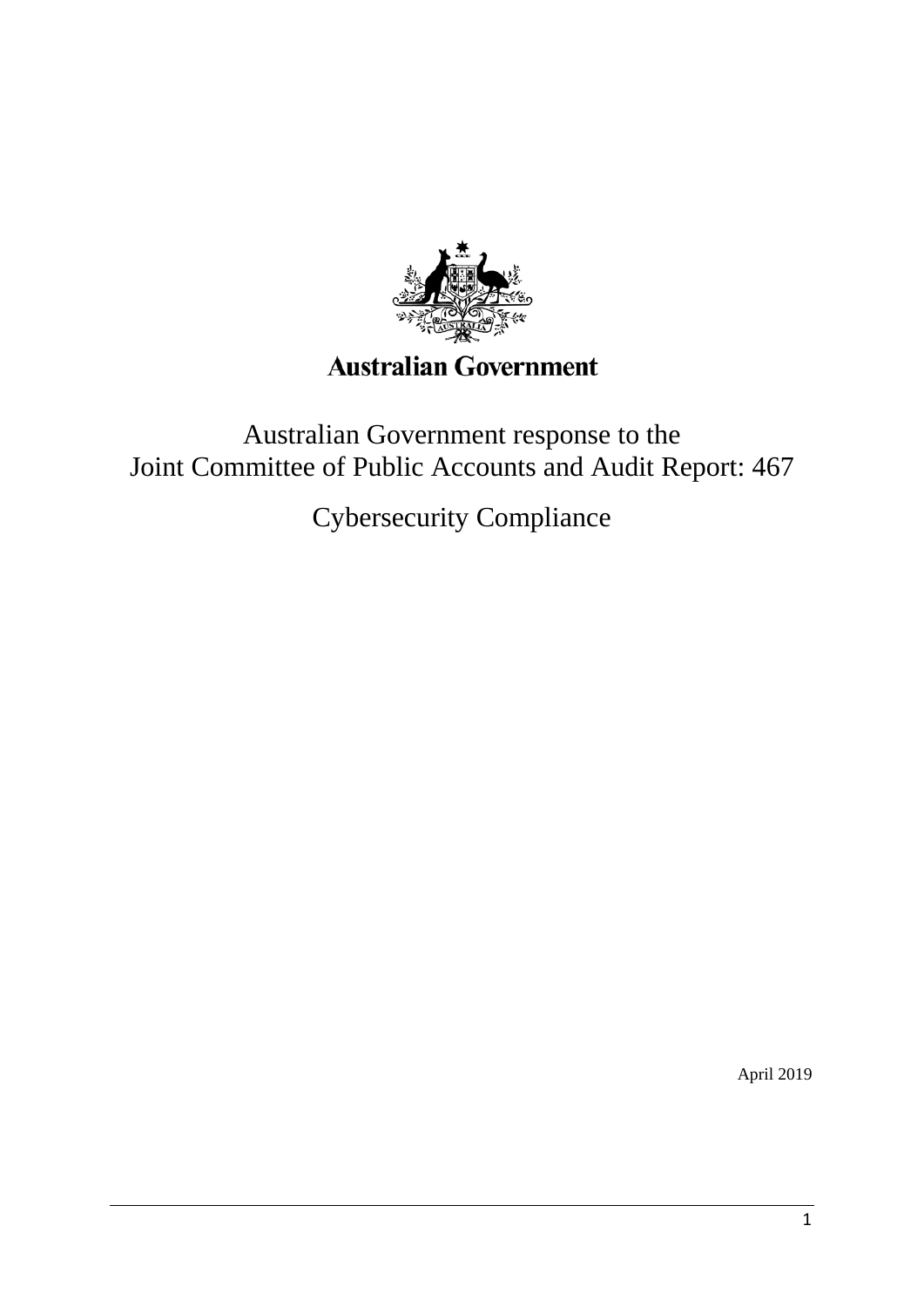The Australian Government would like to thank the Joint Committee of Public Accounts and Audit for the opportunity to respond to Report 467: *Cybersecurity Compliance.*

Protecting Australia from cyber threats is one of our greatest national security challenges. Malicious cyber activities have the potential to seriously harm our nation's security, stability and prosperity, as well as our federal agencies' ability to effectively serve the public and keep their trust.

Successfully meeting the challenges of digital transformation demands a different approach from Government. Traditional demarcations between policy and operations are no longer appropriate and geographic delineations are less relevant. That is why the Australian Government has taken decisive action to create a coordinated, Whole-of-Government cyber security capability, and why the Government's response to the Committee is a true coordinated Government position.

Rather than a traditional split between policy and administrative responses, the following submission represents a consolidated response from the Australian Signals Directorate, the Attorney-General's Department, the Australian Taxation Office, the Department of Home Affairs (formerly the Department of Immigration and Border Protection) and the Digital Transformation Agency. As the Government progresses the implementation of this response, we will continue to work in partnership across all levels of government, the private sector and the community to raise the collective level of cyber security and understanding of the risks facing all Australians.

The recent consolidation of policy and operational capability within the Department of Home Affairs and the Australian Cyber Security Centre (ACSC) respectively, has strengthened and streamlined the Government's ability to not only respond to cyber security incidents but become exemplars of cyber security best practice. To support entities, the Government, through the ACSC and the Department of Home Affairs, will take more proactive steps to partner with *Public Governance, Performance and Accountability Act 2013* entities to establish effective behaviours and lift their cyber security in ways that accurately address both the barriers they face and their unique risk environments.

The Government welcomes further opportunities to engage with the Committee on this matter.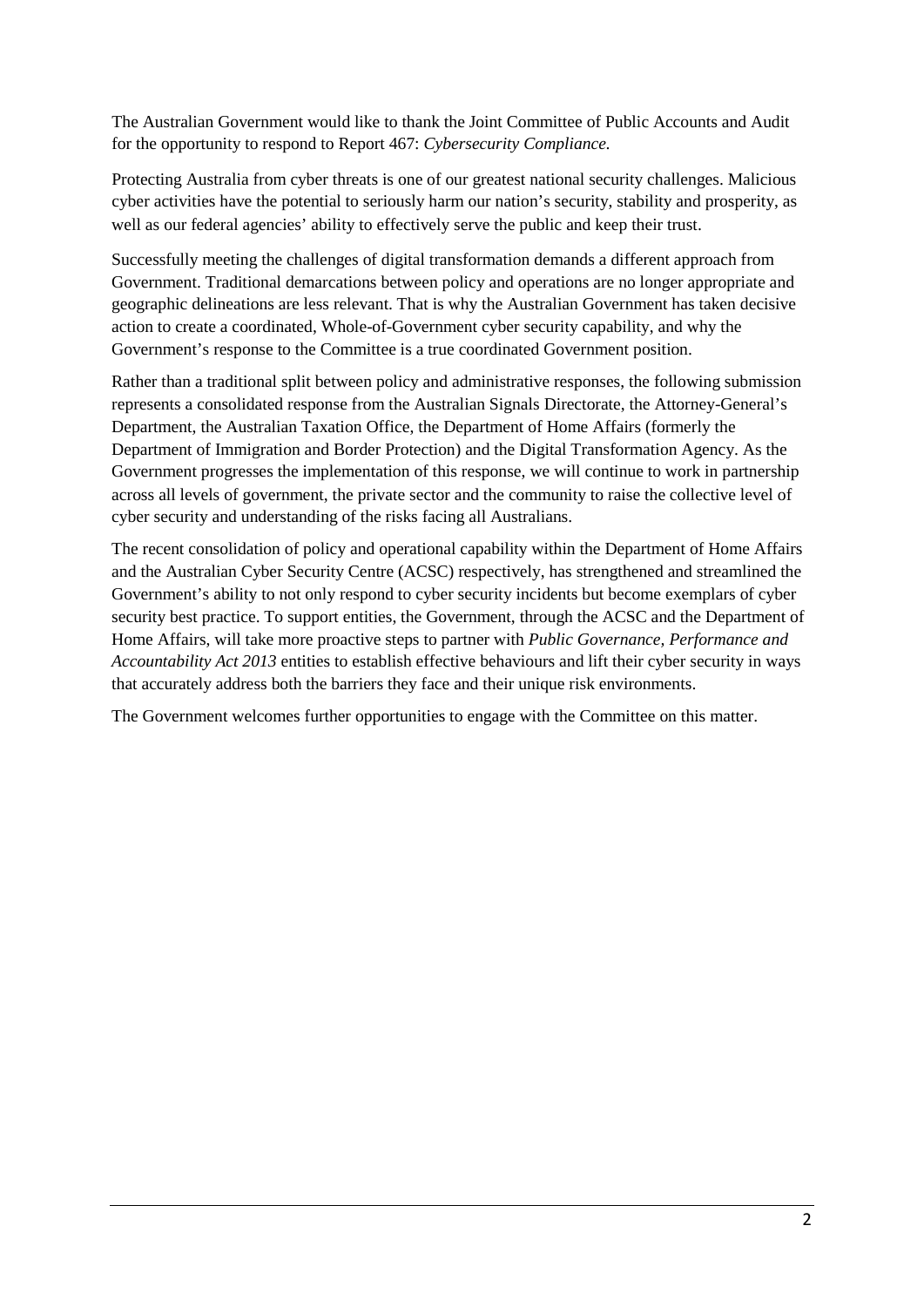## Contents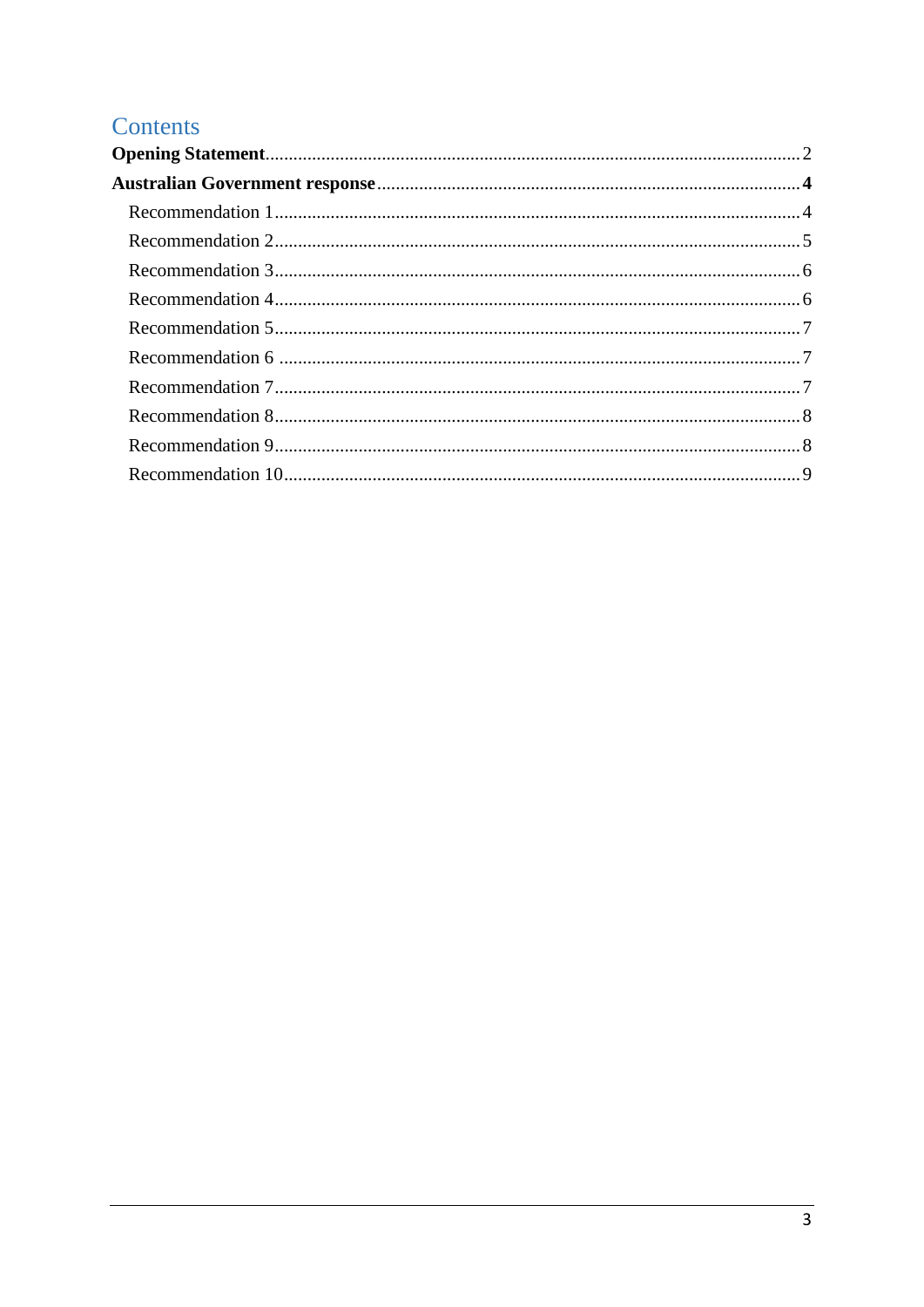The Committee recommends that the Australian Taxation Office and Department of Immigration and Border Protection report back to the Committee on their progress to achieving full compliance with the Top Four mitigation strategies by June 2018, including advice as to barriers and timelines to complete outstanding actions.

#### **The Australian Government agrees that the Australian Taxation Office (ATO) and Department of Home Affairs report back to the Committee on their progress to achieving full compliance with the Australian Signals Directorate's (ASD) Top Four Mitigation strategies.**

The ATO achieved compliance with the Top Four mandatory mitigation strategies for targeted cyber intrusions in November 2017, and is progressively implementing the ASD Essential Eight.

An independent review to provide assurance of the ATO's Top Four compliance and progress against the ANAO recommendations to ensure cyber security activities are aligned with the outcomes of the Top 4 is being conducted this financial year.

The Department of Home Affairs applies a defence in depth approach to cyber security which achieves a secure end state through application of practiced measures. This approach involves:

- an accredited and resilient secure gateway which manages any traffic into and out of the Department's corporate environment;
- layered technical controls that manage access to information and systems:
- regular penetration tests and vulnerability assessments of the Department's systems;
- rolling system assessments through the Department's security accreditation framework throughout their lifecycle; and
- governance controls including, policies and procedures, a Cyber Risk Management Board that oversights cyber security issues and regular internal and external reviews of the Department's cyber security capability.

These controls have been effective in preventing intrusions to departmental systems or the compromise of data. The Department is always looking to improve its cyber resilience and remains cognisant of the evolving threat environment, achieved in part through engagement with Australia's intelligence agencies.

The challenges to achieving compliance with the ASD Top Four mitigation strategies by June 2018 are a result of consolidating legacy ICT environments.

The Department of Home Affairs is now compliant with three of the Top Four mitigation strategies – application whitelisting, operating systems patching and restricting administrative privileges.

Notwithstanding the Department's 24 hour global operations which facilitate growing trade, migration and travel that feed Australia's economy, monthly application patching has commenced and a risk assessed approach is being taken to achieve technical compliance with the final control in the ASD Top Four by June 2020.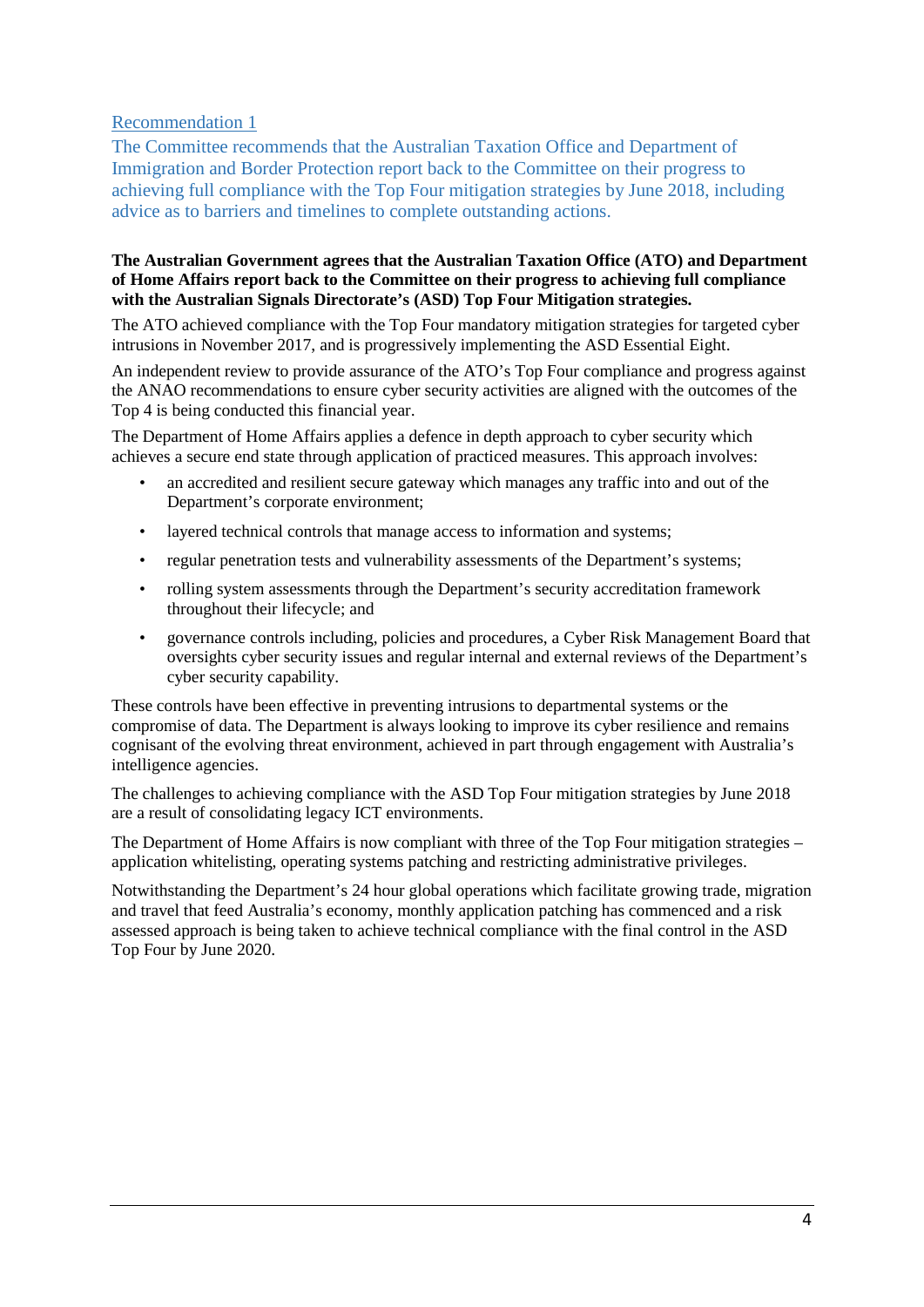The Committee recommends that the Australian Government mandate the Australian Signals Directorate's Essential Eight cybersecurity strategies for all *Public Governance, Performance and Accountability Act 2013* entities, by June 2018.

#### **The Australian Government notes the Committee's recommendation to mandate ASD's Essential Eight strategies to Mitigate Cyber Security Incidents, but agrees to extend cyber security controls to all PGPA Act entities.**

#### Mandating the Essential Eight

The Government is committed to ensuring all Commonwealth entities raise their level of cyber security and understand the risks they face. The Essential Eight represents ASD's best advice on the measures an entity can take to mitigate the threat of a cyber incident and manage their risks. However, the Government will consider mandating the Essential Eight when cyber security maturity has increased across entities.

The cyber security maturity and implementation of the Essential Eight strategies within entities is currently both a compliance and risk management issue for each accountable authority, due to the unique risk environments and operations of each entity.

To progress toward implementation of the Essential Eight, the Government will undertake the following actions to assist entities to improve their cyber security maturity:

- continuing to require compliance with four of the Essential Eight requirements;
- strongly recommending implementation of the other four Essential Eight strategies; and
- requiring reporting data on implementation of the Essential Eight as part of a new PSPF reporting maturity model.

To support entities, the Government, through the Australian Cyber Security Centre (ACSC), will take more proactive steps to partner with *Public Governance, Performance and Accountability Act 2013* (PGPA Act) entities to establish effective behaviours and lift their cyber security. Implementation of the Essential Eight will then be supported by the ACSC expanding its assistance and adopting a coassurance posture. As noted in the response to ANAO Report No.53 2017–18 *Cyber Resilience* tabled on 28 June 2018, the Department of Home Affairs (Home Affairs), the Attorney-General's Department (AGD) and ASD will also work together to strengthen the standard of cyber security of Australian Government networks through enhanced technical guidance, improved verification and increased transparency and accountability.

#### Extension to all PGPA Act entities

The Australian Government agrees to pursue options to extend cyber security requirements to all Commonwealth entities under the PGPA Act.

As the PSPF is a government policy, section 21 of the PGPA Act requires non-corporate Commonwealth entities (NCCEs) to act in a manner that is 'not inconsistent' with the PSPF. As the PGPA Act does not require corporate Commonwealth entities (CCEs) to apply government policy generally, the PSPF currently only reflects better practice for CCEs.

A legislative obligation is necessary to extend cyber security requirements to CCEs. This could be achieved through legislative reform, for example to the PGPA Act framework, or through a government policy order under section 22 of the PGPA Act.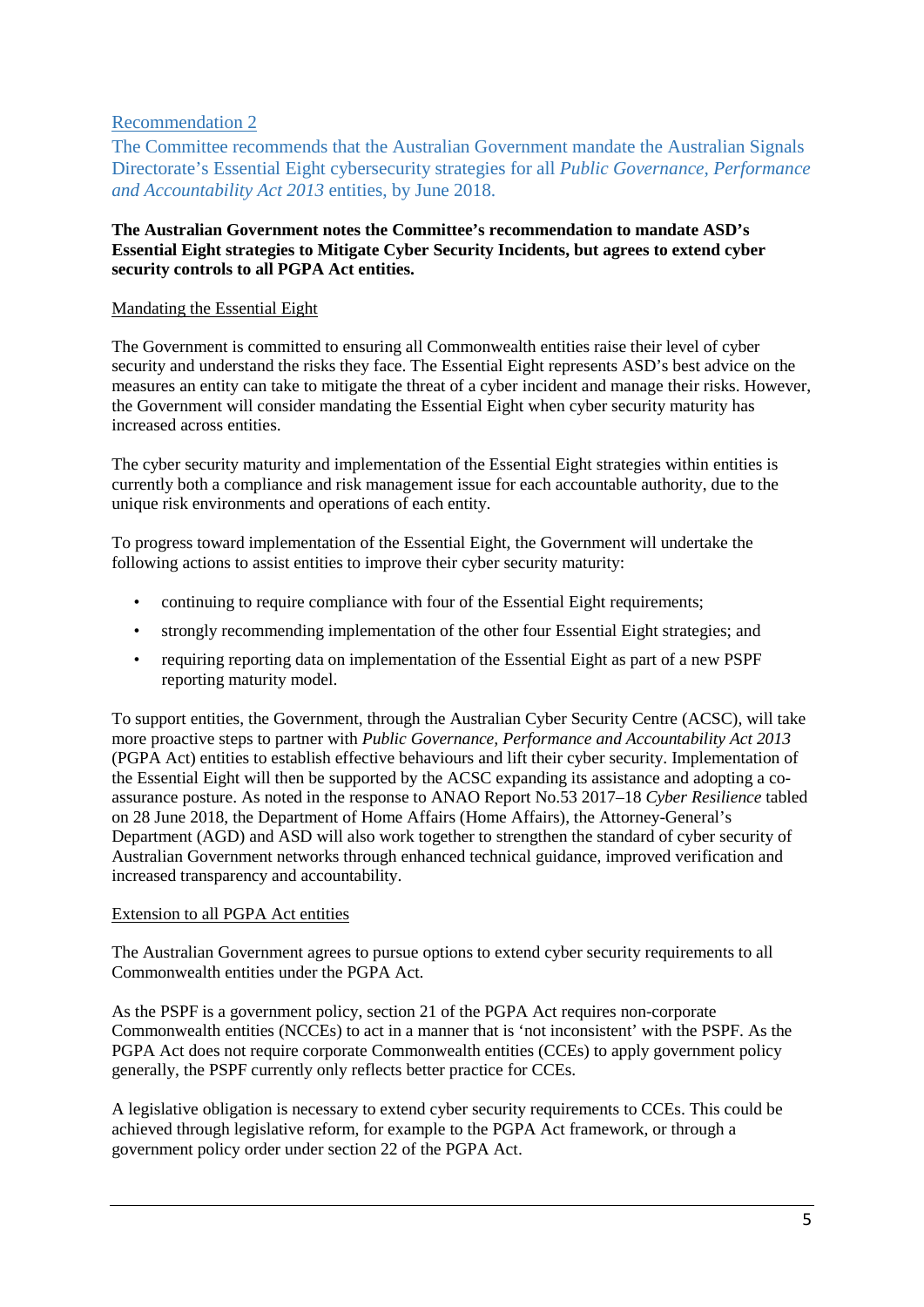The Government will consider the implications of the PGPA Act 2013 and Rule Independent Review when considering options to extend cyber security obligations to CCEs. Timing for implementing this recommendation, including the most appropriate controls to mandate, will be guided by the best means of extending the obligation and consultation with affected entities.

## [Recommendation](https://www.aph.gov.au/Parliamentary_Business/Committees/Joint/Public_Accounts_and_Audit/CybersecurityCompliance/Report_467/section?id=committees%2freportjnt%2f024076%2f24814#s24814rec3) 3

The Committee recommends that the Australian Taxation Office and Department of Immigration and Border Protection report back to the Committee on their progress in implementing ANAO Recommendation 1, including advice as to barriers and timelines to complete outstanding actions.

### **The Australian Government agrees that the ATO and Department of Home Affairs report back to the Committee on their progress in implementing ANAO Recommendation 1.**

In relation to progressing ANAO Recommendation 1, the ATO has:

- implemented regular assessment of strategies and priorities relating to cyber security by the ATO Security Committee which has strategic responsibility for the ATO's security objectives;
- improved governance for security across the ATO with third party suppliers to monitor the level of compliance, a refreshed cyber security strategy, and program of work to ensure resilient, compliant systems that promote trust;
- introduced a multifaceted approach to cyber security to continuously strengthen the ATO's security posture that incorporates vulnerability management, regular security risk and threat assessments, strategy and policy, system certification reviews, and a monitoring and compliance regime; and
- strengthened contract clauses to more effectively ensure compliance.

In relation to progressing ANAO Recommendation 1, the Department of Home Affairs has:

- improved governance controls through the creation of the Cyber Risk Management Board that oversights cyber security issues with regular internal and external reviews of the Department's cyber security capability;
- created a dedicated Cyber Risk Services branch;
- established a defence in depth approach to cyber security; and
- is conducting an independent review of its cyber security capability.

## Recommendation 4

The Committee recommends that the Auditor-General consider conducting an audit of the effectiveness of the self-assessment and reporting regime under the Protected Security Policy Framework.

Response to this recommendation has been provided to the Committee separately due to the Auditor-General's independent status.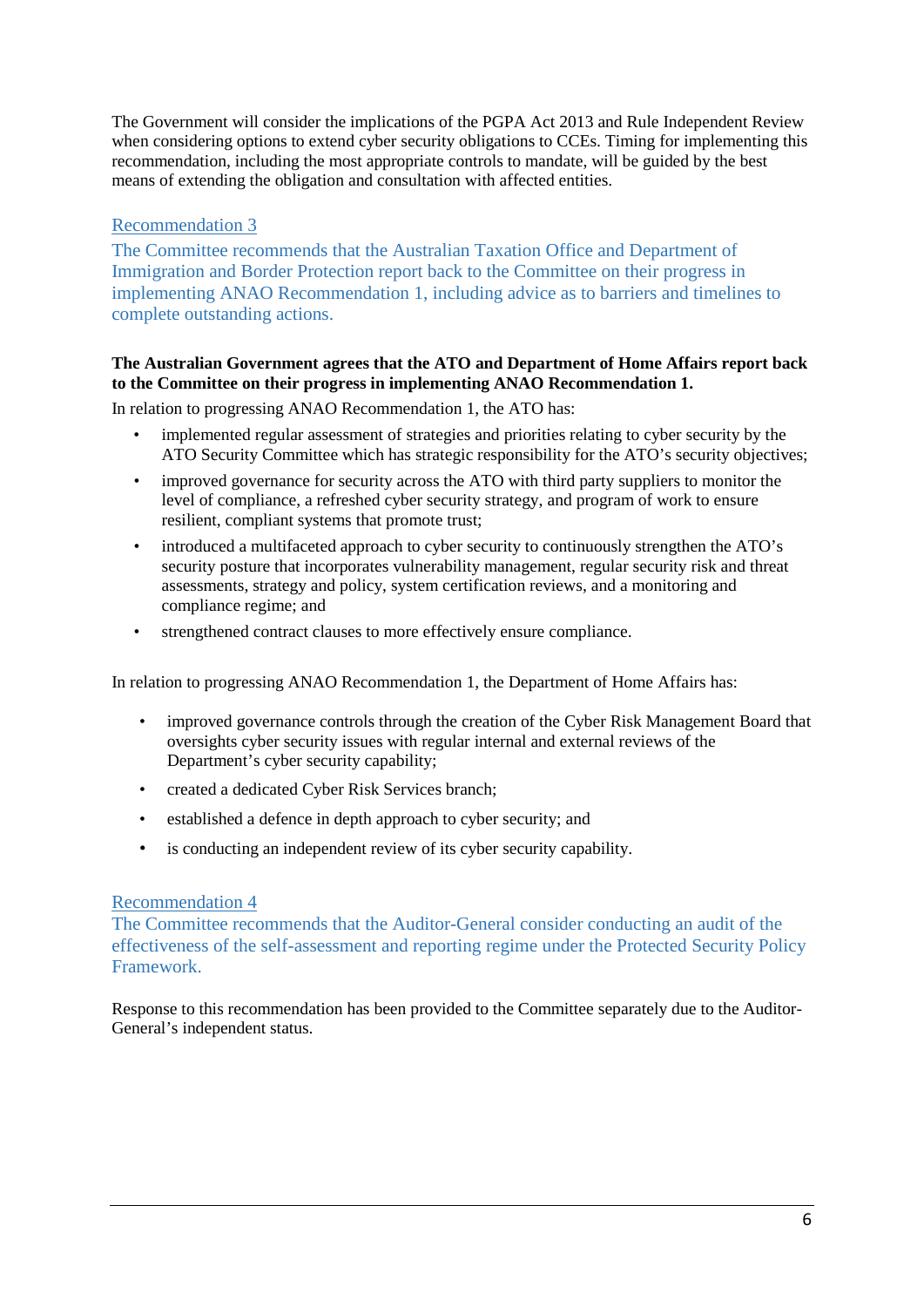The Committee recommends that the Attorney-General's Department and the Australian Signals Directorate report annually on the Commonwealth's cybersecurity posture to the Parliament, such as through the Parliamentary Joint Committee on Intelligence and Security*.* 

#### **The Australian Government agrees that the Attorney-General's Department (AGD) and ASD, in consultation with the Department of Home Affairs will report annually on the Commonwealth's cyber security posture to the Parliament.**

The Australian Government agrees to provide an annual report on the Commonwealth's cyber security posture and will consider the appropriate conduit to the Parliament. The Government supports providing greater transparency in cyber security reporting and notes the new annual reporting process will provide an opportunity to streamline and enhance existing reporting processes.

The Government notes that neither AGD nor ASD have direct oversight of, or accountability for Commonwealth entities. Any report would be limited to information and obtained through survey instruments, cyber incident reporting and follow up investigations. Consistent with its responsibility for cyber security policy and coordination, Home Affairs will support AGD and ASD to drive improved standards of cyber security across Government, including though enhanced reporting to the Parliament.

## Recommendation 6

The Committee recommends that in future audits on cybersecurity compliance, the ANAO outline the behaviours and practices it would expect in a cyber resilient entity, and assess against these.

Response to this recommendation has been provided to the Committee separately due to the ANAO's independent status.

## [Recommendation](https://www.aph.gov.au/Parliamentary_Business/Committees/Joint/Public_Accounts_and_Audit/CybersecurityCompliance/Report_467/section?id=committees%2freportjnt%2f024076%2f24815#s24815rec7) 7

The Committee recommends that the Australian Taxation Office and Department of Immigration and Border Protection report back to the Committee on their progress in implementing ANAO Recommendation 2, including advice as to barriers and timelines to complete outstanding actions.

#### **The Australian Government agrees that the ATO and Department of Home Affairs report back to the Committee on their progress in implementing ANAO Recommendation 2.**

In relation to progressing ANAO Recommendation 2, ATO has:

- featured cyber security as a priority in the ATO Corporate Plan;
- achieved compliance with the Protective Security Policy Framework, including compliance with the Top 4 cyber security mitigations is a formal performance measure in the ATO Corporate Plan, monitored by the ATO Executive Committee;
- directed the ATO Security Sub-Committee and Security Committee to monitor the implementation of the recommendations from the ANAO and other audits relating to cyber security;
- strengthened governance oversight through the ATO's Risk and Conformance Committee;
- increased governance oversight of third party supplier compliance through the ATO Operational Security Committee; and
- established a program of regular cyber security risk and threat assessments.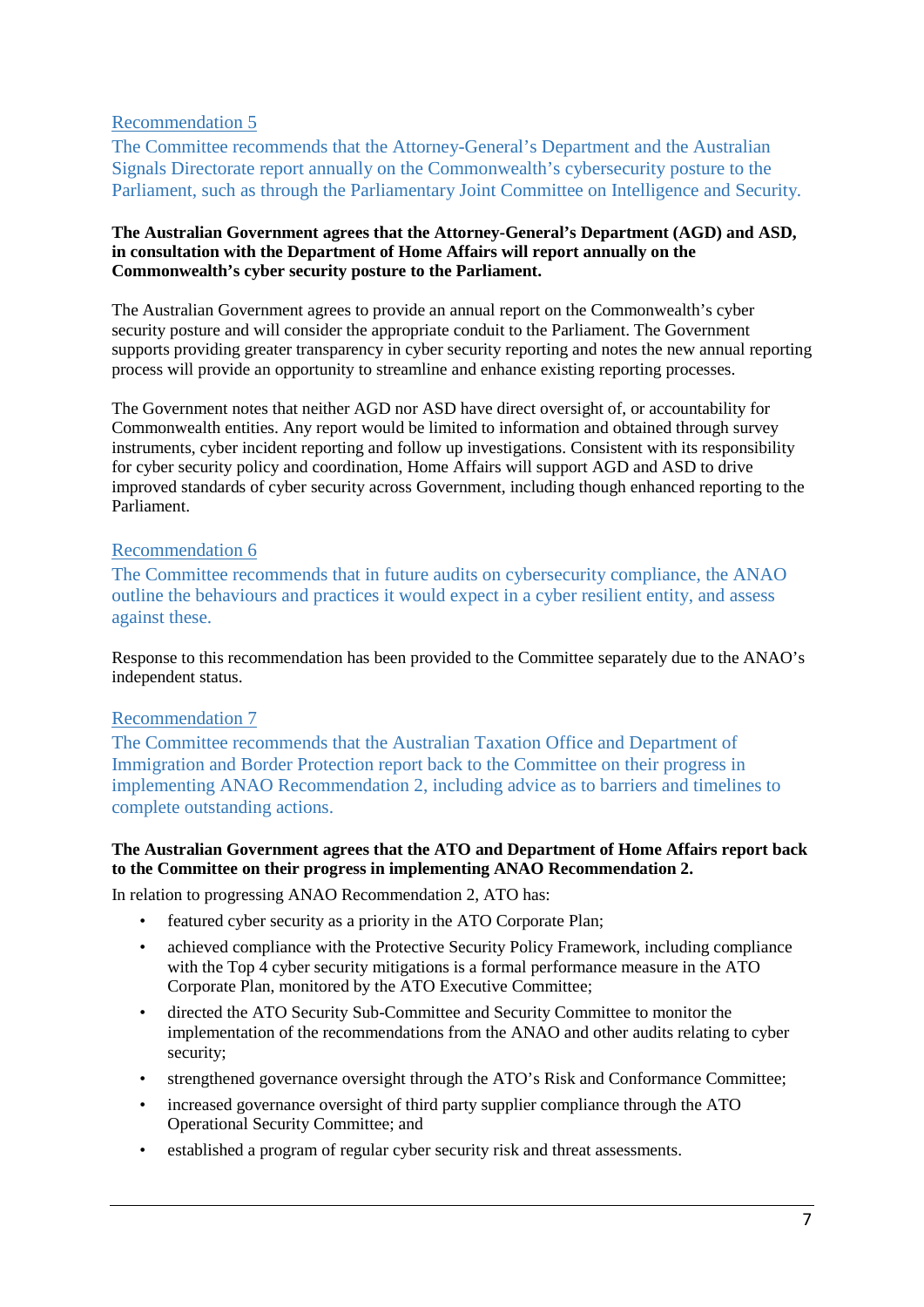In relation to progressing ANAO Recommendation 2, the Department of Home Affairs has:

- restructured the Department's cyber security functions in September 2017, with the cyber security functions now organised under the ICT Division;
- established a dedicated Cyber Risk Services branch;
- created a Cyber Risk Management Board (CRMB) with SES representation from key areas across the Department to consider cyber risks, incidents and track compliance against the Top 4;
- regularly engaged external parties to review the Department's cyber governance arrangements; and
- conducted regular vulnerability assessments and penetration testing of high risk systems.

The Secretary of the Department of Home Affairs and the responsible Deputy Secretary of the Intelligence and Capability Group continue to focus on the outcomes of the audits and cyber security activities more broadly with regular briefings to stay informed of any cyber security incidents or threats.

#### [Recommendation](https://www.aph.gov.au/Parliamentary_Business/Committees/Joint/Public_Accounts_and_Audit/CybersecurityCompliance/Report_467/section?id=committees%2freportjnt%2f024076%2f24815#s24815rec8) 8

The Committee recommends that by June 2018, the Australian Government make the annual ASD survey mandatory for all *Public Governance, Performance and Accountability Act 2013* entities to complete.

#### **The Australian Government agrees to make the annual ASD survey mandatory for all NCCEs.**

Extension to all PGPA Act entities will be implemented in the context of considering options for extending PSPF reporting obligations to all CCEs, as set out in response to Recommendation 2.

In light of recent machinery of Government changes affecting Australia's cyber security governance architecture, the Government will review the various cyber security surveys issued to entities to reduce duplication and ensure the information collected is both applicable to all agencies and informs the Government's understanding of its cyber security posture. The Government will also consider this recommendation with reference to its response to the ANAO Report No.53 2017-18 Cyber Resilience tabled on 28 June 2018 and agreement by Home Affairs to work with AGD and ASD to explore options for developing a fit-for-purpose mechanism for verifying entities reported compliance.

#### [Recommendation](https://www.aph.gov.au/Parliamentary_Business/Committees/Joint/Public_Accounts_and_Audit/CybersecurityCompliance/Report_467/section?id=committees%2freportjnt%2f024076%2f24815#s24815rec9) 9

The Committee recommends the Australian Government make the Internet Gateway Reduction Program mandatory for all *Public Governance, Performance and Accountability Act 2013* entities.

#### **The Australian Government agrees to mandate a core Internet Gateway Reduction Program requirement for all PGPA Act entities as advised in Recommendation 1 of the** *Review of Australian Government Internet Gateway Reduction Program.*

Further detail on how this will be implemented will be considered as part of the Government's plan to pursue options to extend cyber security requirements to all Commonwealth entities under the PGPA Act as set out in Recommendation 2 and consideration of the remaining *Review of Australian Government Internet Gateway Reduction Program* recommendations.